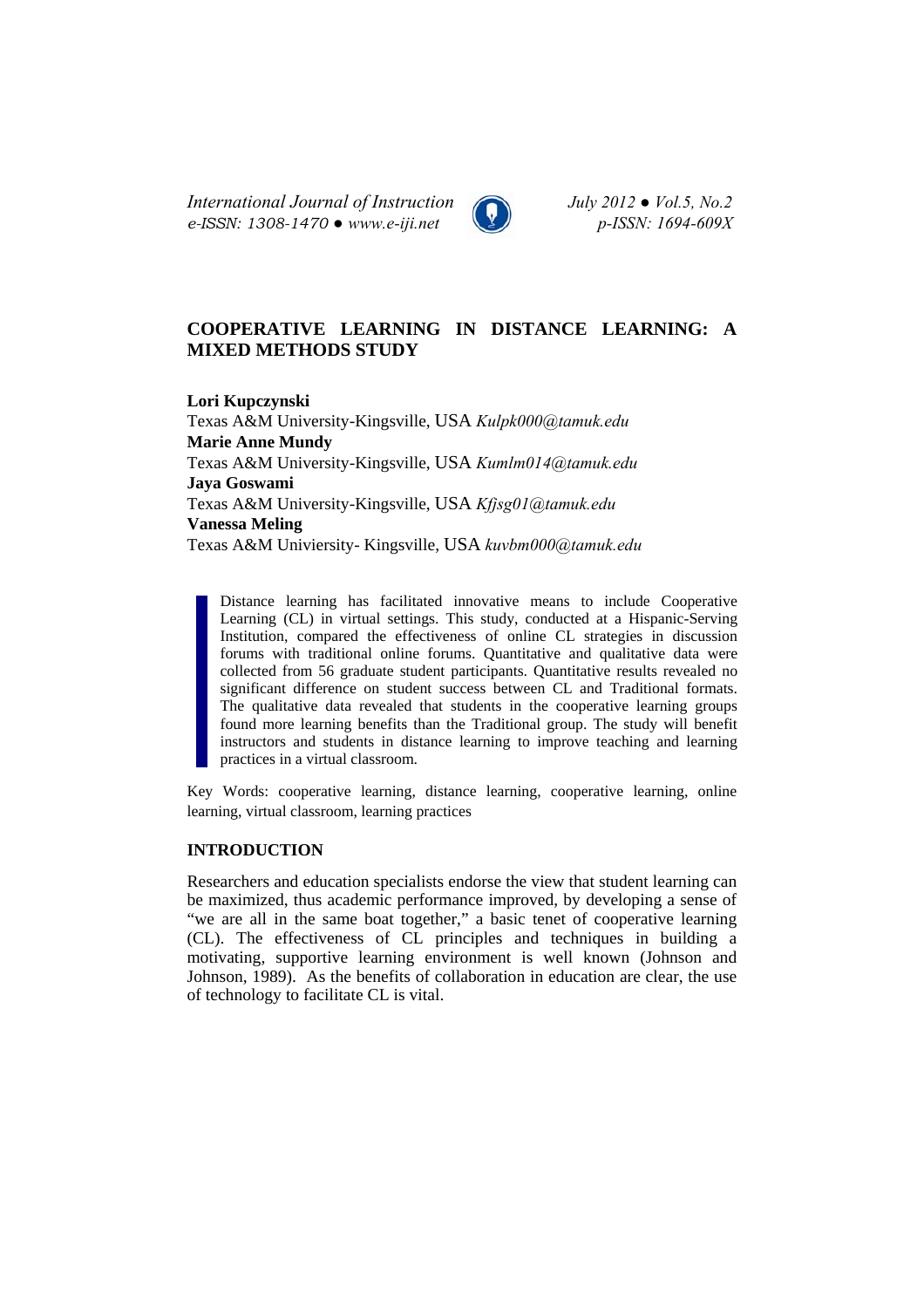The CL model (Johnson and Johnson, 1989) incorporates five essential elements: positive interdependence, individual accountability, face-to-face promotive interaction, social skills, and group processing. When these elements are structured carefully into the instructional format, improved student participation, motivation, and responsibility have been noted (Assinder, 1991). The student-centered approach of CL leads to learner autonomy. The positive impact of CL has far-reaching effects that extend beyond the classroom, into participants' professional and personal lives.

In recent years, distance learning has made possible several innovative means to include CL in virtual pedagogical settings. Researchers have reported that group work through computer-mediated collaboration resulted in improved performance, interaction, and critical thinking (Bliss and Lawrence, 2009). However, no known work has been done comparing faculty and student experiences in traditional online discussions and those structured with CL elements. Incorporating the elements of CL in distance learning is effective, for instance, through structured synchronous and asynchronous group discussions (Cox and Cox, 2008) to attain the goal of positive interdependence, individual accountability, and group processing, while interactive journals, chat, and blogs are efficient ways to promote interaction and social skills. Through courses that facilitate building productive online communities (Palloff and Pratt, 2005; Salmon, 2002), adult learners receive a meaningful and long lasting experience. With the rapid increase of and demand for online education, it becomes imperative for virtual instructors to incorporate feasible instructional strategies and formats proven to be successful in traditional educational settings. In fact, cooperative learning has been found to result in higher achievement among students when compared to individualistic and competitive learning, even when different methods are applied in diverse settings (Johnson and Johnson, 1989; Johnson et al., 2000).

Based on current trends in education which point toward increased use of distance learning and research on the benefits of cooperative learning at all levels, this study investigated the effectiveness of specific CL strategies in discussion boards, a commonly used distance learning tool which fosters student engagement online. The results of the study will benefit instructors as well as students participating in distance learning, as they reflect on and improve teaching and learning practices in a virtual classroom.

The tools used for communication and the timing of these tools are important factors to having successful collaboration in online courses (Havard et al., 2008). One of the tools that have been effective in supporting and enhancing cooperative learning in an online environment is the discussion board tool (Cox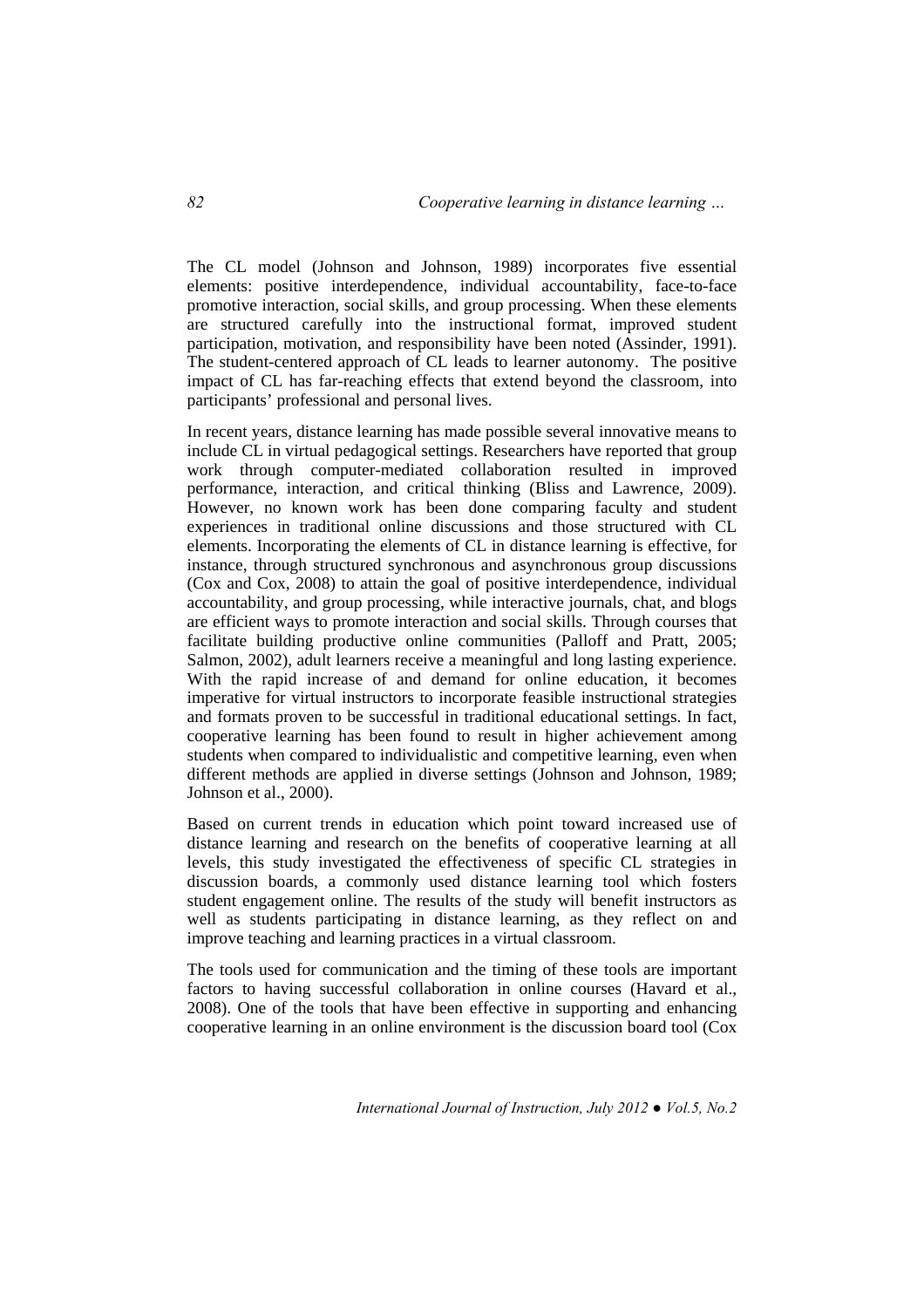and Cox, 2008). A benefit of discussion boards is the valuable learning accomplished in an asynchronous environment. Collaboration in an asynchronous environment offers flexibility, where synchronous communities are dependent on each other (Paulsen, 2008). Asynchronous formats in online learning promote reflective discussion responses (Prestera and Moller, 2001). The discussion board, an asynchronous communication tool, is conducive for social interaction where knowledge and understanding are discussed, thus providing an effective collaborative learning platform (Bliss and Lawrence, 2009). In evaluating online collaboration tools, Havard et al., (2008) discovered how students find the discussion board to be "flexible, convenient, and efficient" due to its asynchronous format (p. 44). There are multiple manners of using discussion boards with groups of students; they can be used for planning purposes, feedback, and social interaction (So, 2009). While discussion boards have been used for groups to plan their work prior to presenting it, they can also be used for instructor or peer-to-peer feedback critical for the learning process (Ku et al., 2004). Further, threaded discussions in the discussion board encourage student interactions and collaboration (Prestera and Moller, 2001). Additionally, the discussion board is a place where students can interact with their peers and professors for academic purposes and professional networking.

Schellens et al., (2007) found in their research on computer supported collaborative learning that when students participate actively in discussion groups, their grades are positively affected and their test scores are higher. Similarly, Bliss and Lawrence (2009) found small group discussions to have greater student participation, in comparison to whole group discussions, as well as more peer- to-peer interaction and a richer knowledge construct through discussion posts. Surprisingly, the instructors' presence or number of discussion threading was not a significant factor in the value of the groups' discussion.

While flexibility and convenience are positive elements to online learning, they can easily fade when confronted with useless, unproductive communication or tasks (Ku et al, 2004). To enhance online learning with collaborative techniques there must be relevant posts that initiate in-depth, course-related discussions (Bliss and Lawrence, 2009). To build a collaborative community, student interactions should not only be purposeful but structured in such a way where students have access to information and the support they need to succeed (Garrison, 2009).

Online collaborative communities not only engage students in the class, but they also connect students beyond the classroom (Harris, 2010). Individual learning offers flexibility, while cooperative learning promotes both flexibility and the support of a learning community (Paulsen, 2008). In a study to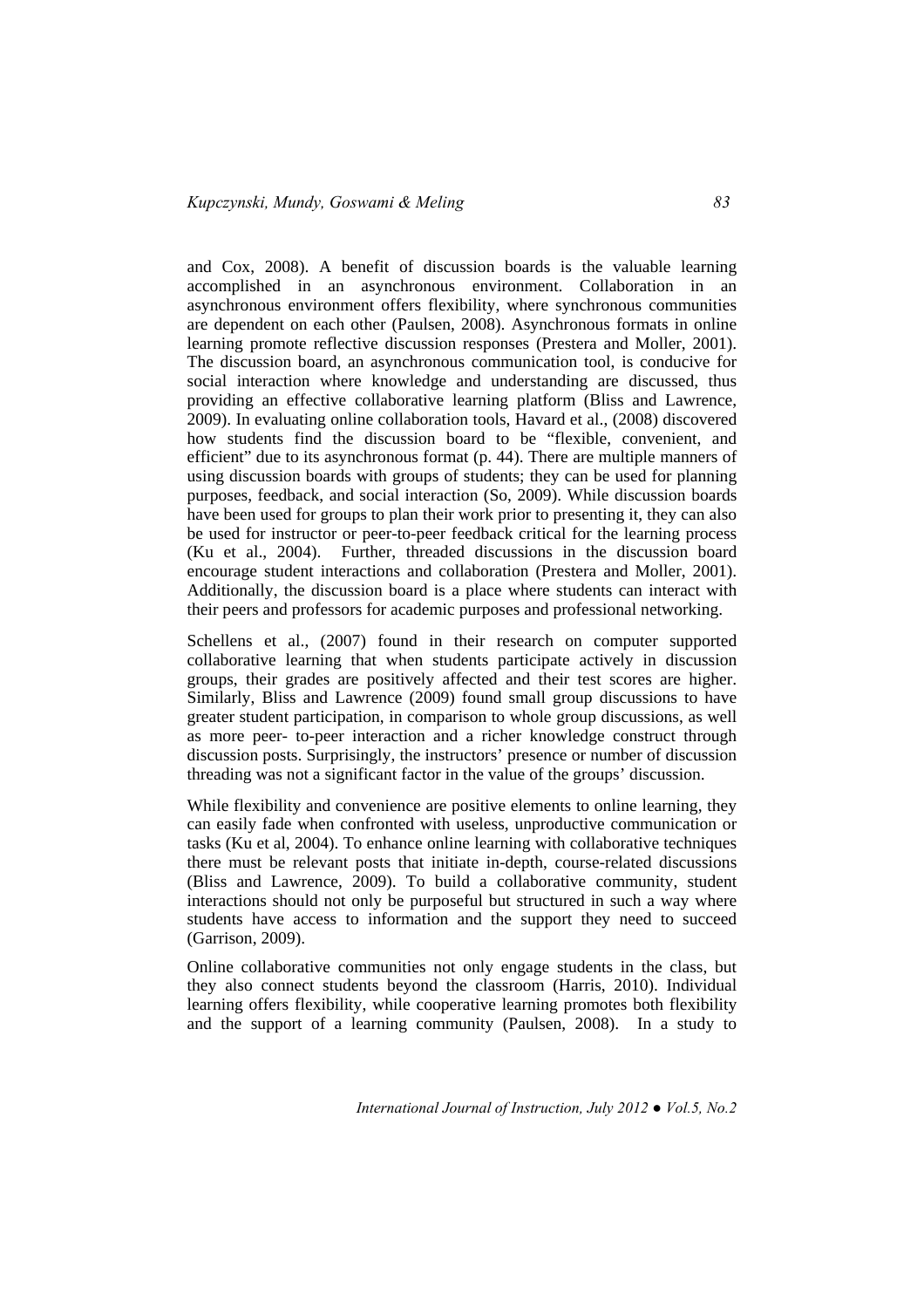determine the effectiveness of threaded discussions in creating collaborative learning, Cox and Cox (2008) found evidence that "interaction between students in an asynchronous learning environment leads to a community of learners" (p. 563). On the other hand, Ke and Carr-Chellman (2006) found that not all online learners find collaborative work necessary to critically examine class content; some online learners prefer learning alone. There may be fears that group work takes the expression of individuality from students (Smith, 2008). Some of the drawbacks in implementing collaborative learning in the online environment may include: off-topic posts, low student participation, negative feelings towards group work, delayed feedback which can result in low motivation or work pace, and low reading or writing skills (Bliss and Lawrence, 2009; Ciges 2001). The effectiveness of students' collaborative learning experience relies on the instructor, whose most important role is as facilitator (Prestera and Moller, 2001). Online faculty should be expected to build their online class environment and know it so well that they become guides to students through their own social and diverse learning experiences. Clear expectations and instructions from online instructors are vital for successful online learners (Hutchinson, 2007).

The perception that online learning may not provide as rich a learning experience as a student can obtain through a face- to-face traditional classroom format has been the shared opinion by many college faculty members and administrators (Alexander et al., 2009). However, Rabe-Hemp et al., (2009) contend in their comparison study of online learners and learners in a large lecture hall that online students reported an increase in preparation time, interaction with their professor, and in-class participation than face-to-face students.

Although there is much discussion on how to measure social presence in online environments, there is agreement that social presence is crucial in any type of online or computer mediated communication (Lin et al, 2004). Effective collaborative learning requires interpersonal interactions (Smith, 2008). However, Garrison (2009) argues that it not sufficient to simply have interaction, but that the interaction must be "structured and systematic if a collaborative process of critical inquiry is to be initiated and sustained" (p.98). The idea of collaborative learning used in the online environment is a fundamental and pedagogical challenge; the resulting question is: can both function together effectively to transform teaching and learning in online education (Garrison, 2009)?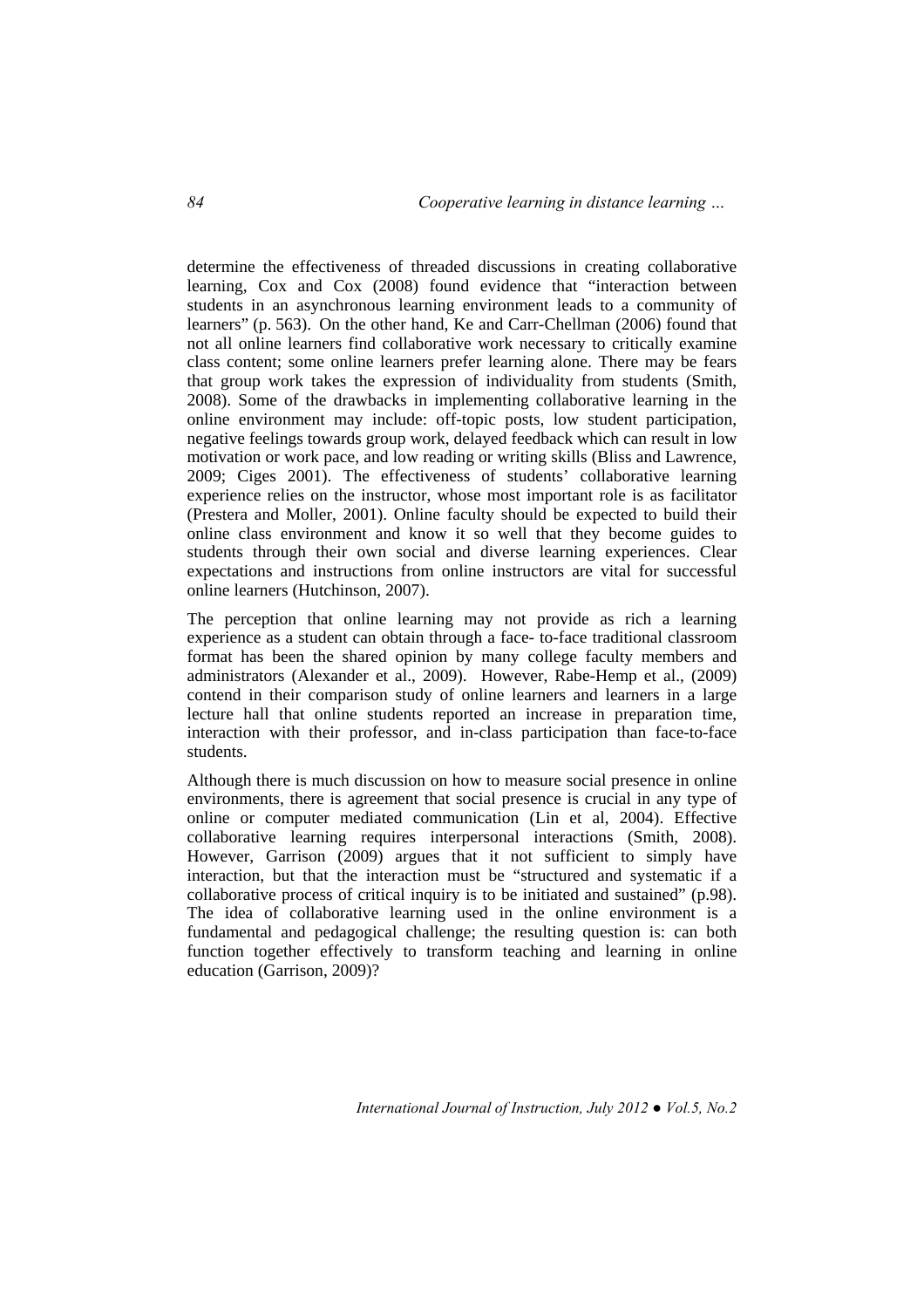#### **METHOD**

This study was driven by a mixed method approach and guided by the following research questions:

Is there a difference between student success in online learning discussion forums utilizing cooperative learning strategies and online learning discussion forums which utilize traditional discussion strategies?

Between cooperative learning and traditional discussion strategies in online discussion forums, which do students believe to be a more effective means of interaction among peers?

Student participants in the study were asked to complete a survey at the end of a 10-week session during which traditional and CL discussion board activities were conducted. The survey contained two open-ended questions that required qualitative analysis. These questions provided data related to the students' reflections about cooperative learning strategies and traditional leaning strategies in discussions in online coursework. The qualitative data were coded and themed according to emerging categories and patterns.

The study sample included 35 females and 21 males, with a total of 56 participants. Ages of participants ranged from 20 to 62+ years, with 25% of the sample in the 18-26 age range; 26.8% in the 27-36 range; 25% in the 37-46 range; 21.5% in the 47-56 range; and 1 person over 62 years of age. Of the total sample, 29 participants (51.8%) were Hispanic, 26 participants (46.4%) were Caucasian, and 1 participant was from the Middle East. Demographic data is shown in Table 1.

| Gender         |      |
|----------------|------|
| Male           | 21   |
| Female         | 35   |
| Race/Ethnicity |      |
| % Caucasian    | 46.4 |
| % Hispanic     | 51.8 |
| % Middle East  | 1.8  |
| Age            |      |
| $18 - 26$      | 25   |
| $27 - 36$      | 26.8 |
| $37 - 46$      | 25   |
| $47 - 56$      | 21.5 |
| >57            | 01.8 |

Table 1: Demographic data

*International Journal of Instruction, July 2012 ● Vol.5, No.2*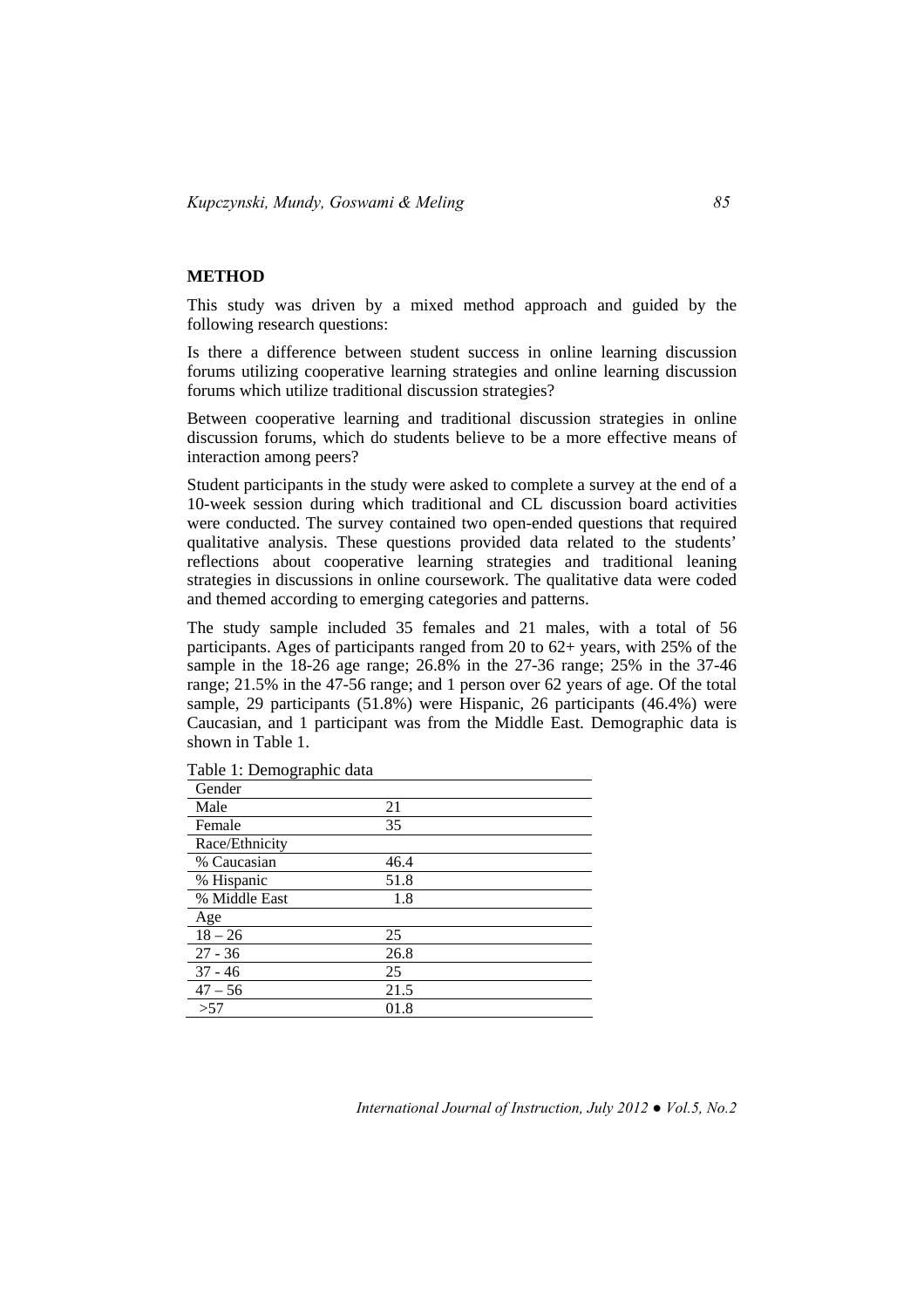### **Data Source, Evidence, Objects or Materials**

The researchers selected five faculty members teaching online graduate courses to participate in the study. These faculty members were provided information on the purpose of the study and research protocol. Based on studies by Hutchinson (2007) and Ku et al., (2004) on teaching practices for effective cooperative learning in an online learning environment, the researchers trained and guided the faculty in the implementation of cooperative learning strategies in discussion boards with suggested activities, together with information on the use of relevant technology. Faculty members were required to facilitate five discussion board activities utilizing cooperative learning strategies and five discussion board activities utilizing traditional discussion interaction. During this period, instructors were mentored by the researchers to offer advice, trouble-shoot, and provide technical support. At the end of the research period, students completed an online survey about their experiences in the discussions. The survey instrument included both quantitative and qualitative (open-ended) questions. An additional source of quantitative data was student grades for all ten discussion activities, provided by the instructors at the end of the study. Students were assigned an ID number by the instructor so that researchers could connect survey responses with course and discussion grades, while ensuring subject anonymity.

### **RESULTS**

#### **Quantitative:**

No significant differences were found for the two main research questions utilizing the quantitative paradigm. On the question of whether there was a difference between student success in online learning discussion forums which utilize cooperative learning strategies and online learning discussion forums which utilize traditional discussion strategies, a one-way within-subjects ANOVA was conducted with the factors CL Avg and TRAD Avg scores. The means and standard deviations for the cooperative learning and the traditional groups are shown in Table 2.

Table 2: Descriptive statistics

| Variable    | Mean  | <b>Std.</b> Deviation |    |  |
|-------------|-------|-----------------------|----|--|
| CL          | 88.96 | 16.395                | 56 |  |
| Traditional | 91.71 | 14.062                | 56 |  |

Results indicated no significant differences, Wilks' Lambda: Wilks' A= 0.979, *F*(3,27) = 1.196, *p*=.279, *η²=* .021.

*International Journal of Instruction, July 2012 ● Vol.5, No.2*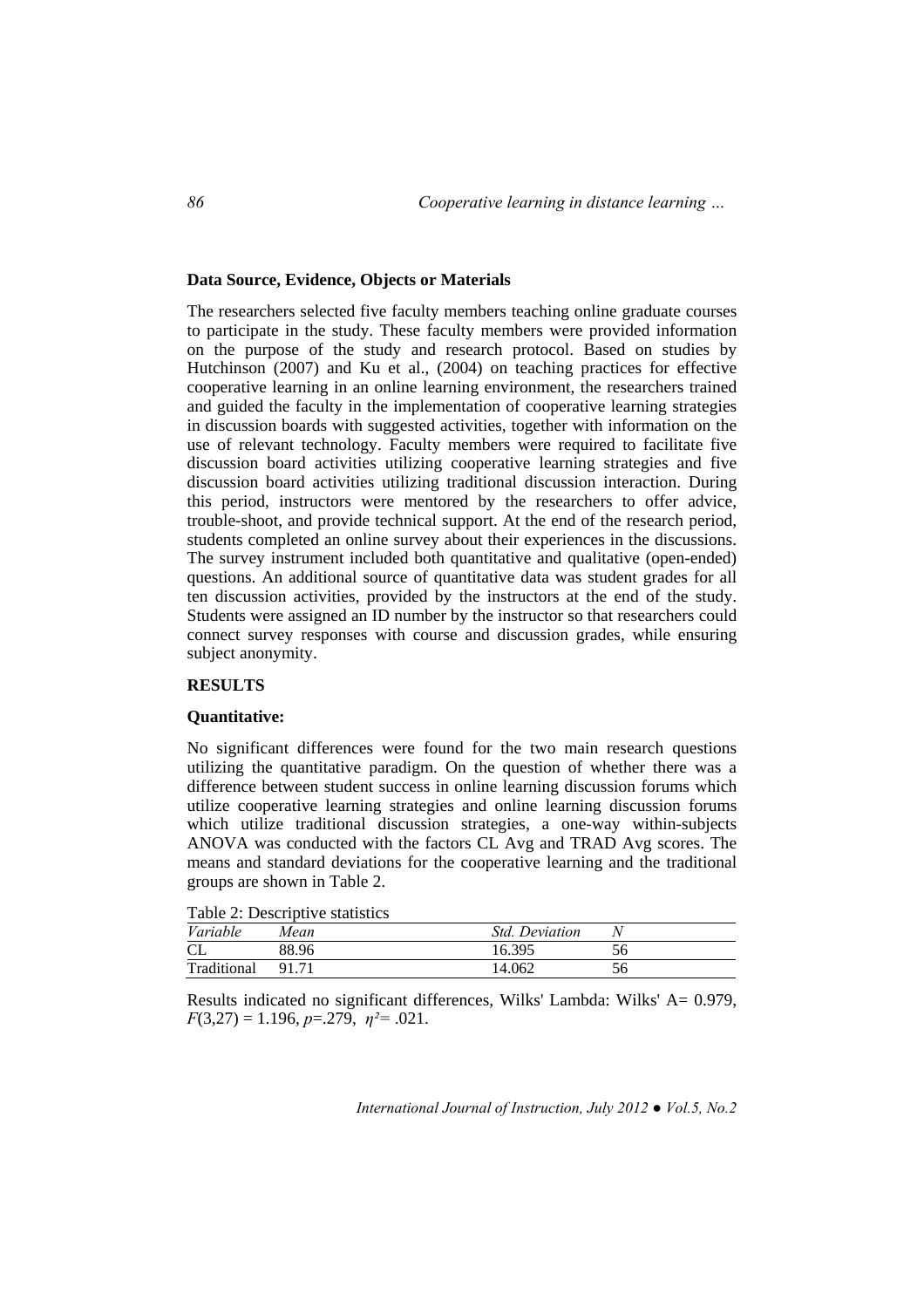On the question of whether there was a difference between cooperative learning and traditional discussion strategies in online discussion forums, a one-way within-subjects ANOVA was conducted with the factors CLTOTAL and TRTOTAL scores. The means and standard deviations for the cooperative learning and the traditional groups are shown in Table 3.

Table 3: Descriptive statistics

| Variable    | Mean    | <i>Std. Deviation</i> |    |
|-------------|---------|-----------------------|----|
| CL          | 74.8913 | 15.28576              | 46 |
| Traditional | 74.2826 | 14.23246              | 46 |

Results indicated no significant differences, Wilks' Lambda: Wilks' A= 0.995,  $F(3,27) = .222$ ,  $p=640$ ,  $p^2 = .005$ . The only quantitative difference found was between the TL and CL with a  $p = .032$  on the sub-question, "I felt that my point of view was acknowledged by other course participants in Cooperative Learning/Traditional discussions."

## **Qualitative**

However, utilizing the qualitative paradigm, several differences emerged upon coding and discovering the following themes: Brain-storming, Collaboration, Communication, Engagement, Equal opportunity, Feedback, Independent, Participation, Quality of Learning, Structure, Support, Time Management, Unreliable Members, Untimely, Untimely Feedback, Incomprehensible, Inefficiency, Negative Affect, Lack of Feedback, Repetitive, Less Interaction, Unstructured.

The lack of significant differences in the quantitative realm might have been due to the fact that the participants were all graduate students who are typically motivated to achieve high grades, regardless of the type of strategy being utilized. The qualitative data indicated that students in both the traditional learning group as well as the cooperative learning group found benefits in their respective learning strategies. Traditional learners were more interested in values that included support, independence, structure, and time management. Only 37.72% of their comments dealt with more educational values such as brain-storming, collaboration, communication, engagement, feedback, participation and quality of learning. On the other hand, the collaborators included time management at only 1.18% as a non-educational benefit. In this group, all other benefits were considered to be educational: 98.82% of the comments offered were concerned with brain-storming, collaboration, communication, engagement, feedback, participation and quality of learning.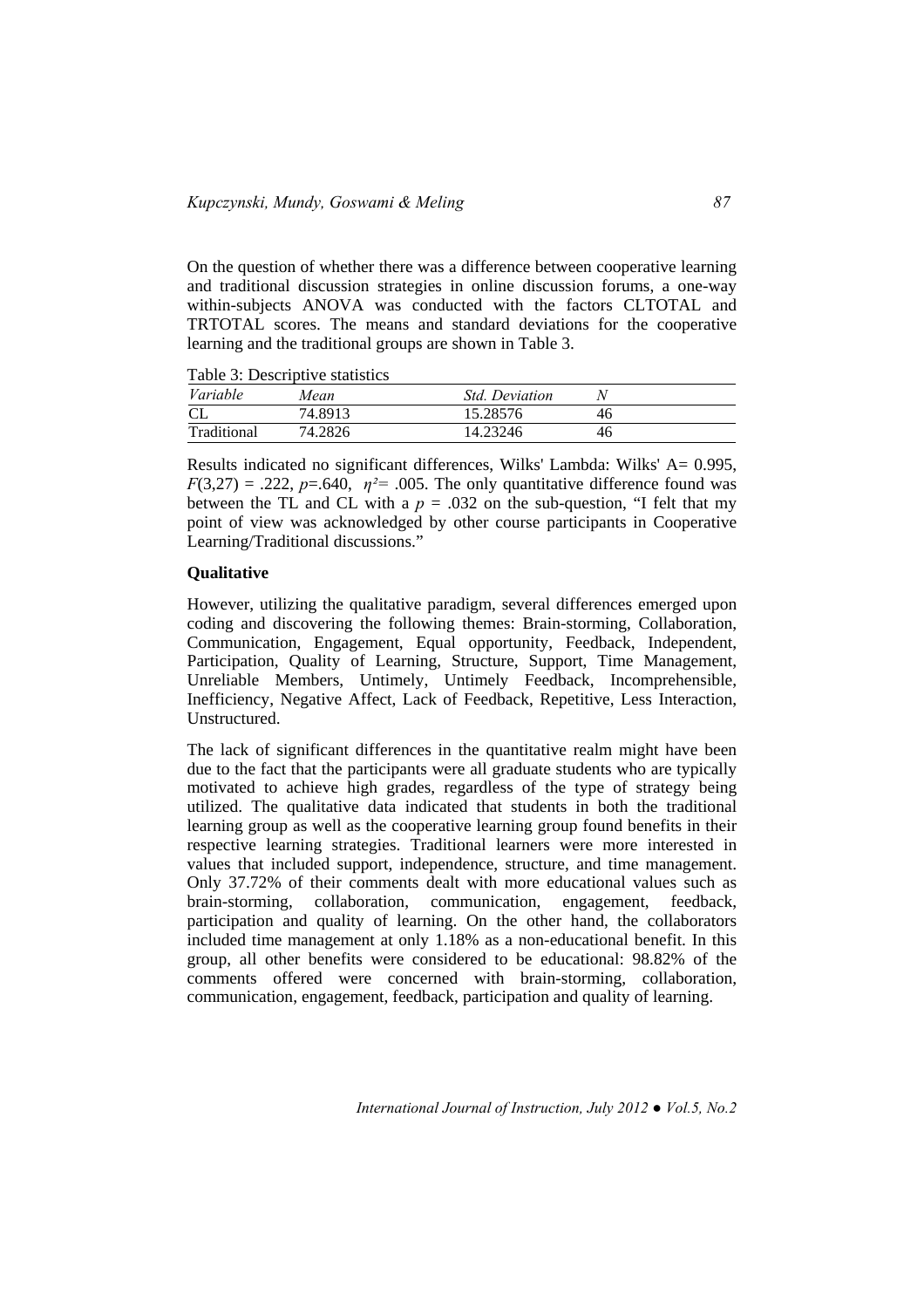In addition, based on the comments, there appeared to be different types of personalities in the classroom that needed to be accommodated. Among the students who preferred traditional learning activities, there were some who were independent minded (9.84%) and those who wanted structure (11.48%). The collaborators indicated that they were engaged (30.59%), valued communication (21.18%), and believed that quality of learning was an important byproduct (20%). However, based on the traditionalists' comments, only 21.31% indicated that they felt engaged, 8.2% valued communication, and 14.75% mentioned the quality of learning.

On the negative side, 41.94% of the comments had issues with unreliable members suggesting the need for faculty to attend to grouping structures. Students may need to control their group's composition to alleviate this problem. Many who expressed concerns about unreliable members still preferred and found benefits in collaborative learning. 25.80% of the negative comments involved lack of structure and 'untimeliness'. Those appear to be the traditionalists who need structure and time management.

### **Scientific/Scholarly Significance**

Striving to understand and design coursework that maximizes opportunities for student success is vital to the continuing growth of online education and Asynchronous Learning Networks (ALNs). In addition to this, determining which factors may significantly impact student achievement is essential to allow this growing course venue to maintain the highest academic standards and achievement for students. From an institutional and instructional design perspective, promoting consistently higher levels of student engagement appears to have an impact on performance. While cooperative learning has been validated and researched across the globe, the connection between cooperative learning strategies has not fully been explored in the online medium. This study serves as an effort to fill that gap in research.

#### **Limitations and Directions for Future Study**

Data collection in this study was limited to a small research sample; further, the duration of the study was limited to one semester. As such, the results may not be generalized across all online graduate programs in minority institutions. This research is expected to serve as a launching pad for a more extensive study on the topic, with a wider scope in training instructors in cooperative learning in distance education, use of appropriate technology, and assessment of online student performance.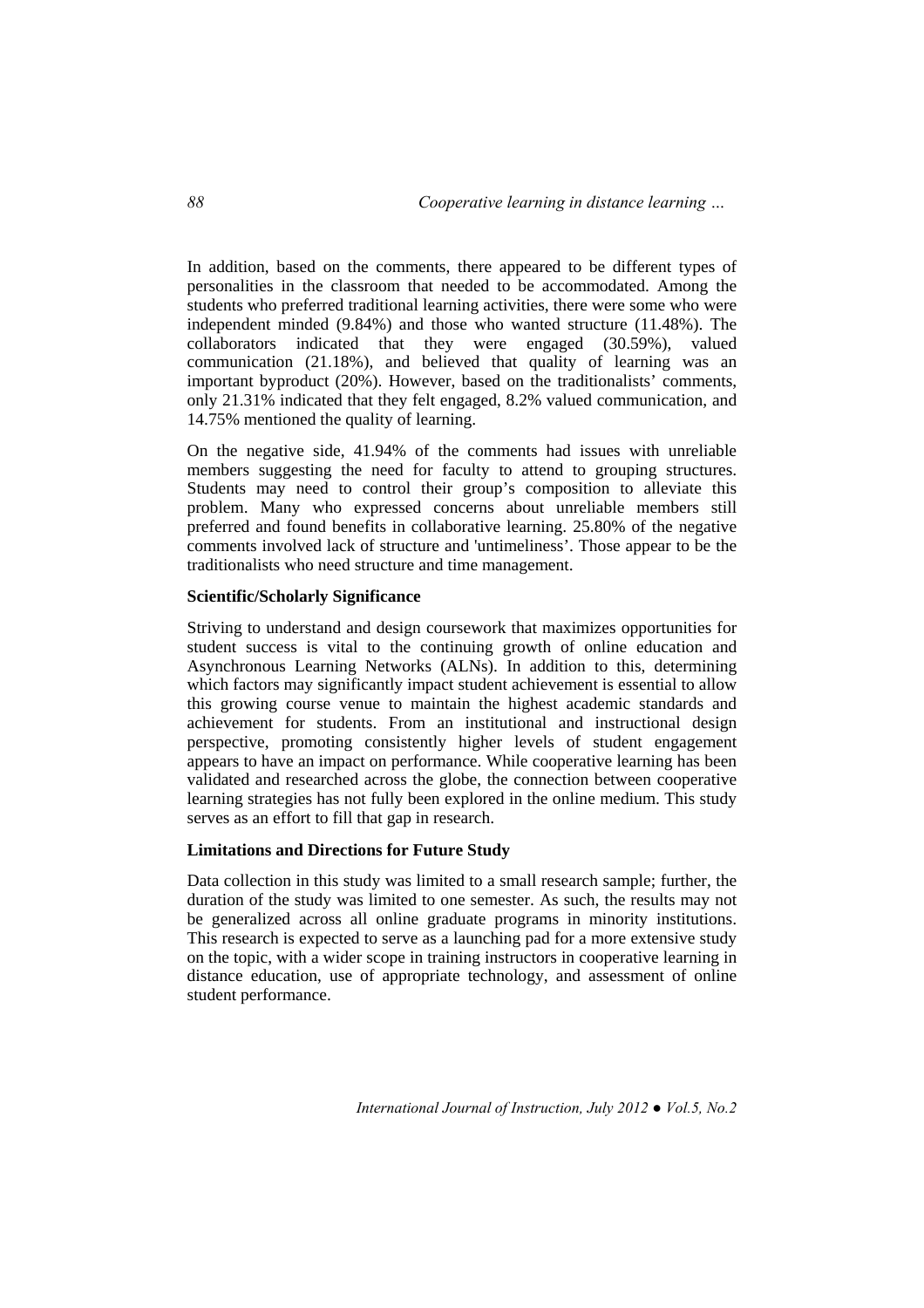#### **REFERENCES**

Alexander, M., Perreault, H., Zhao, J., & Waldman, L. (2009). Comparing AACSB.

Faculty and Student Online Learning Experiences: Changes between 2000 and 2006. *Journal of Educators Online*, 6: 1-20.

Assinder, W. (1991). Peer teaching, peer learning: One model. *ELT Journal*, 45: 218-229.

Bliss, C., & Lawrence, B. (2009). Is the whole greater than the sum of its parts? A comparison of small group and whole class discussion board activity in online courses. *Journal of Asynchronous Learning Networks*, 13: 25-39.

Ciges, A. (2001). Online learning: New educational environments in order to respect cultural diversity through cooperative strategies. *Intercultural Education*, 12: 135-147.

Cox, B. & Cox, B. (2008). Developing interpersonal and group dynamics through asynchronous threaded discussions: The use of discussion board in collaborative learning. *Education*, 4: 553-565.

Garrison, R. (2009). Implications of online learning for the conceptual development and practice of distance education. *Journal of Distance Education*, 23: 93-103.

Harris, G. (2010). To infinity and beyond: Extend your classroom to the world community with online collaborative investigations, projects, and more. *Kappa Delta Pi Record*, 46: 118-120.

Havard, B., Du, J., & Xu, J. (2008). Online collaborative learning and communication media. *Journal of Interactive Learning Research*, 19: 37-50. Retrieved from Education Research Complete database.

Hutchinson, D. (2007). Teaching practices for effective cooperative learning in an online learning environment (OLE). *Journal of Information Systems Education*, 18: 357-367.

Johnson, D.W. & Johnson, R.T. (1989). Cooperation and competition: Theory and research. Edina, MN: Interaction Books.

Johnson, D.W., Johnson, R.T., & Stanne, M.B. (2000). Cooperative learning methods: A meta-analysis, http://www.co-operation.org/pages/cl-methods.html.